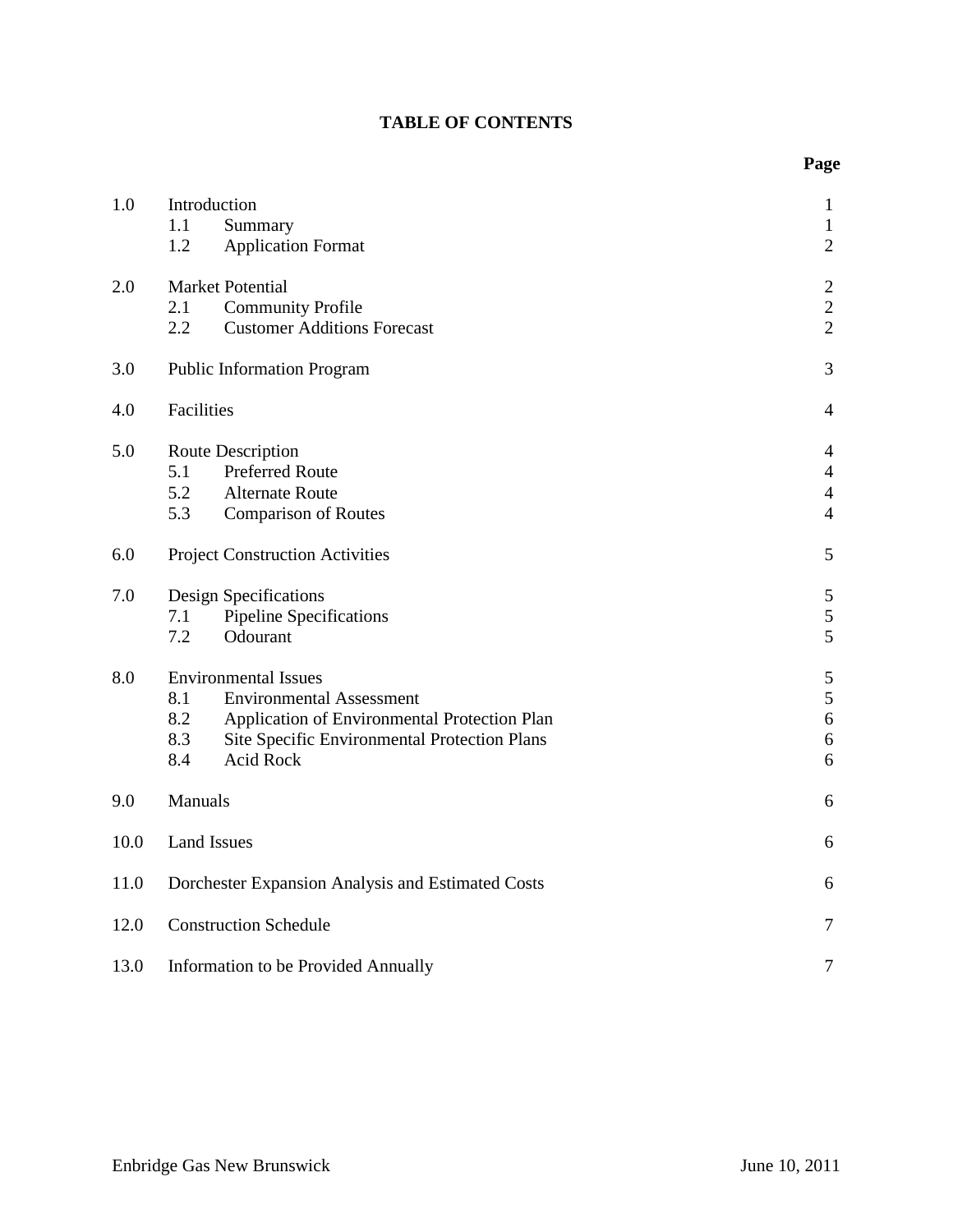| 14.0 Permits Required                | 7 |
|--------------------------------------|---|
| 15.0 Pipeline Coordinating Committee | 8 |
| 16.0 Conditions to Permit            | 9 |
| 17.0 Table of Concordance            | 9 |
| 18.0 EGNB and its Principal Officers | 9 |

Figure 1.0 – Route Map

- Schedule A Environmental Assessment
- Schedule B Environmental Protection Plan
- Schedule C Excerpts from EGNB 2000 Construction Application
- Schedule D Public Information Program
- Schedule E Material Safety Data Sheet
- Schedule F Dorchester Expansion Analysis
- Schedule G Proposed Conditions
- Schedule H Table of Concordance

**Page**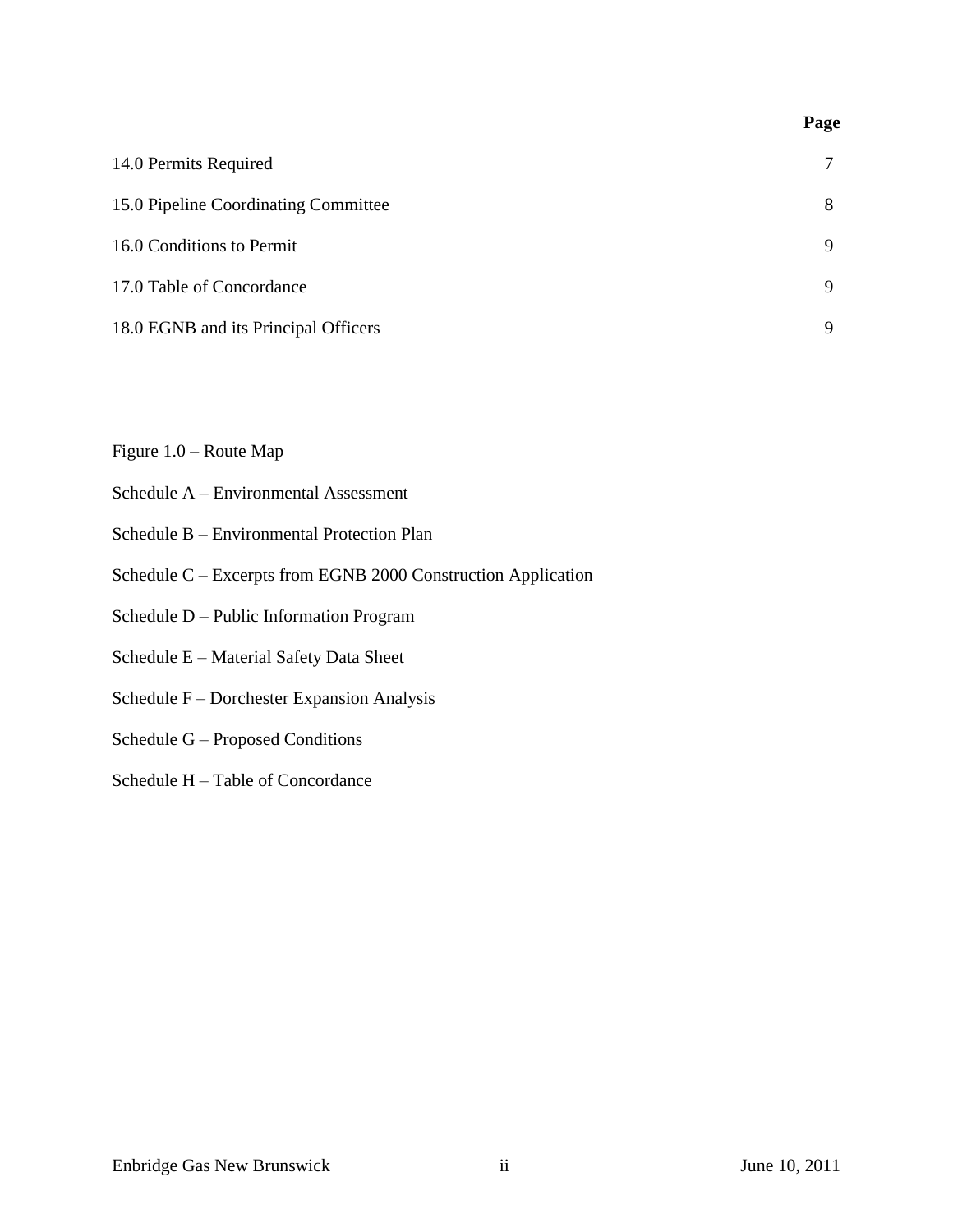# **1.0 Introduction**

### **1.1 Summary**

In August 1999, Enbridge Gas New Brunswick ("EGNB") was granted a 20 year general franchise to distribute natural gas and provide customer services in the Province of New Brunswick.

EGNB is applying to the New Brunswick Energy and Utilities Board ("Board") for a Permit to Construct under the Pipeline Act, 2005. The purpose of this filing is to provide information to the Board regarding the proposed construction of a natural gas distribution system by EGNB for Dorchester, New Brunswick. The information provided focuses on pipeline construction in 2011.

The specific wording of the permit requested (that is set out in EGNB's application) is similar to EGNB's existing Permits to Construct for Sackville, Fredericton, Oromocto, Hanwell, Saint John, St. George, Moncton, Dieppe, St. Stephen and Riverview.

The proposed route is shown in Figure 1.0 and extends for 7100 meters along King Street from Salem Street (Route 940) to Woodlawn Avenue, southwest 5600 meters along Woodlawn Avenue from King Street to Main Street, north 900 meters along Main Street from Woodlawn Avenue to Penitentiary Road. The 13.6 kilometers of pipe will be nominal pipe size ("NPS") 4 high pressure steel. Outside of Dorchester, the pipe is expected to be installed in the New Brunswick Department of Transportation ("NBDOT") highway right of way ("RoW"), two meters from the edge of RoW limits. Within Dorchester, mains will typically be located within the streets RoW, avoiding any existing utilities and infrastructure. Depth of cover will be a minimum of 1.2 meters below ground surface outside the Village and 0.9 meters within the Village of Dorchester.

EGNB is also requesting that its permit extend to all infill pipelines required to service customers along the 2011 pipeline route and in the Village of Dorchester. Infill work will be constructed as demand necessitates, starting in 2012.

EGNB retained Stantec to carry out an Environmental Assessment (see Schedule A). The Study Area considered by Stantec for the field assessment included the immediate area surrounding the preferred and alternate routes and the Dorchester portion (as described in the Environmental Assessment). Background research incorporated an Assessment Area having a five kilometer radius around the Study Area and a larger 10 kilometer radius for archaeology and heritage resources. This enabled Stantec to identify potential environmental issues not only along the route of the pipeline to be constructed in 2011, but also in potential infill areas.

In carrying out its Environmental Assessment, Stantec did not identify any potential affects on sensitive features in the Assessment Area, provided appropriate mitigation is carried out. Stantec concluded that through EGNB's Environmental Protection Plan ("EPP") (see Schedule B), Site Specific Environmental Protection Plans ("SSEPPs") and EGNB's standard construction practices, there will be no significant affect on sensitive features.

EGNB has been constructing and operating natural gas mains to serve customers in New Brunswick for 11 years. During this time, EGNB has maintained excellent environmental and safety records. EGNB's standard construction methodologies, as well as details regarding typical pipeline construction activities such as trench excavation, watercourse crossings, road and rail crossings, pipe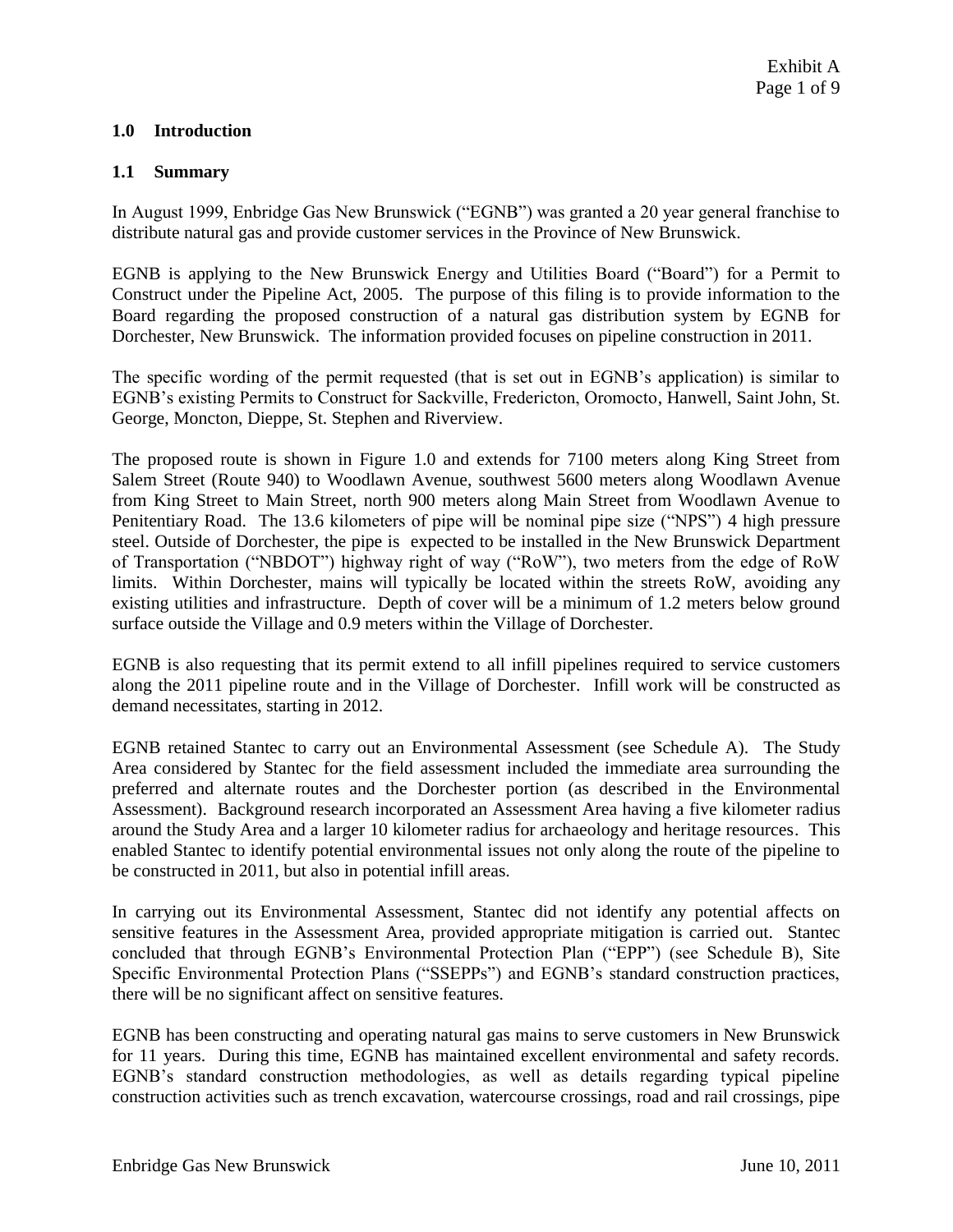installation, and maintenance and design specifications are outlined in Schedule C. These details are useful in understanding the general specifications of a pipeline.

EGNB has undertaken a Public Information Program in the form approved by the Board. This program provided information to stakeholders, the aboriginal community and interested members of the public, as well as, sought input on EGNB's preferred and alternate route and any environmental concerns. The map included in the newspaper notices advertising EGNB's Open House and displayed at the Open House showed both the preferred and alternate routes.

EGNB's Application and Information in Support of Application has been reviewed by the Board's Pipeline Coordinating Committee (the "PCC"). Based on EGNB's commitment to address certain concerns raised during the PCC process, the PCC has signed off on EGNB's application with one exception described in Section 15.0.

# **1.2 Application Format**

For items previously described in EGNB's year 2000 Construction Application, and where no modification of the information is necessary for this application, the applicable sections of EGNB's year 2000 Construction Application are found in Schedule C. The remaining information is in a format similar to EGNB's previous Construction Applications.

### **2.0 Market Potential**

### **2.1 Community Profile**

Dorchester is located west of the Nova Scotia border and east of the City of Moncton. The land area of the Village encompasses 5.7 square kilometers.

There are 229 residential dwellings, five churches and 32 commercial buildings in the Village of Dorchester. The residential dwellings are primarily single-family dwellings.

### **2.2 Customer Additions Forecast**

In 2011, EGNB plans to construct facilities specifically for the provision of distribution service to Dorchester penitentiary, which has signed and represents an annual load of 50,000 GJs.

Infill will begin as demand necessitates, possibly starting in 2012. At the end of its initial franchise period (2019), EGNB expects to have added 20 residential and 14 commercial customers for total forecast customer additions of 34.

The projections for the area under review are based on available information and general research aimed at assessing key conversion potential in the residential and commercial markets. The quantitative research was then validated with "drive-by" surveys. All projections of customer attachment were reviewed and finalized based on natural gas distribution experience.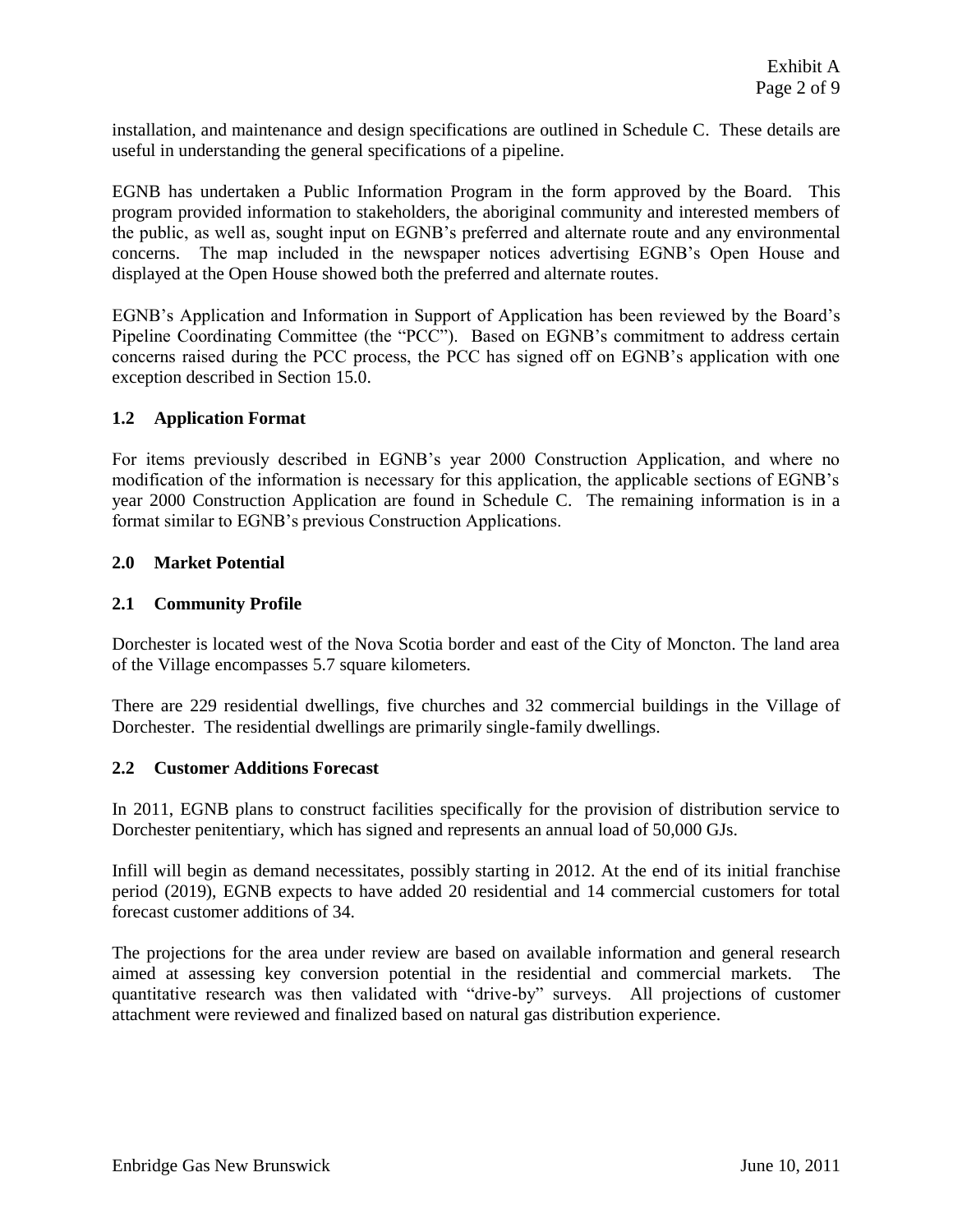### **3.0 Public Information Program**

The elements of EGNB's Public Information Program for Dorchester approved by the Board are found in Schedule D. The purpose of the Public Information Program is to provide information, seek public input and identify, document and monitor issues and concerns. The feedback from the public information session program was used as a tool to identify planning, design and management measures that will mitigate or resolve public issues and concerns.

An invitation to the Open House Information Session was delivered on February 1, 2011 to the residents and businesses along the proposed route. Invitations were also delivered to M.P. Hon. Dominic LeBlanc, M.L.A. Mike Olscamp, Minister of Energy Craig Leonard, Chief Joseph Knockwood of the Fort Folly First Nation, and the Village of Dorchester municipal office. Notices were placed in the Sackville Tribune, Times Transcript and L'Acadie Nouvelle as well as on the EGNB website inviting the public to attend. The notice included a map illustrating the preferred and alternate routes and described the purpose of the session.

The Open House Information Session was conducted at St. Ed's Community Hall in Dorchester on February 15, 2011 from 6:00 p.m. to 8:00 p.m. Information available at the session included maps illustrating the preferred and alternate routes of the pipeline, as well as maps showing all wetlands and water crossings within the Environmental Assessment Study Area. Pieces of pipe and a natural gas meter were on display. Other information available included safety brochures and marketing information. The Board's coordinates and information concerning the Board's procedures were made available so that interested parties can contact the Board directly. EGNB's contact information, including telephone, internet, mail and email addresses, was also made available. The Open House was staffed by EGNB planning, operations, marketing and regulatory personnel as well as an environmental consultant from Stantec.

There were 13 attendees at the Open House Information Session. The reaction of the attendees to the proposed project was positive, and several expressed favourable comments about potentially converting to natural gas service. The following is a summary of the inquiries from the public information session:

- Why and how was the preferred route selected?
- How safe is natural gas and the current natural gas distribution system?
- What pressure does the system operate at?
- How will construction impact the newly paved section of King Street?
- What is the cost of natural gas and the cost of conversion?

There were no concerns related to the preferred route of the distribution pipeline raised at the Open House, with the exception of the identification of rock near the surface along the preferred route, as experienced during the installation of underground linear infrastructure. In accordance with its normal operating procedures, EGNB will modify its construction techniques to address any rock encountered along the route.

Answers were given to all questions at the Open House. No attendees requested or required any follow-up to the answers given, and therefore no further action is required.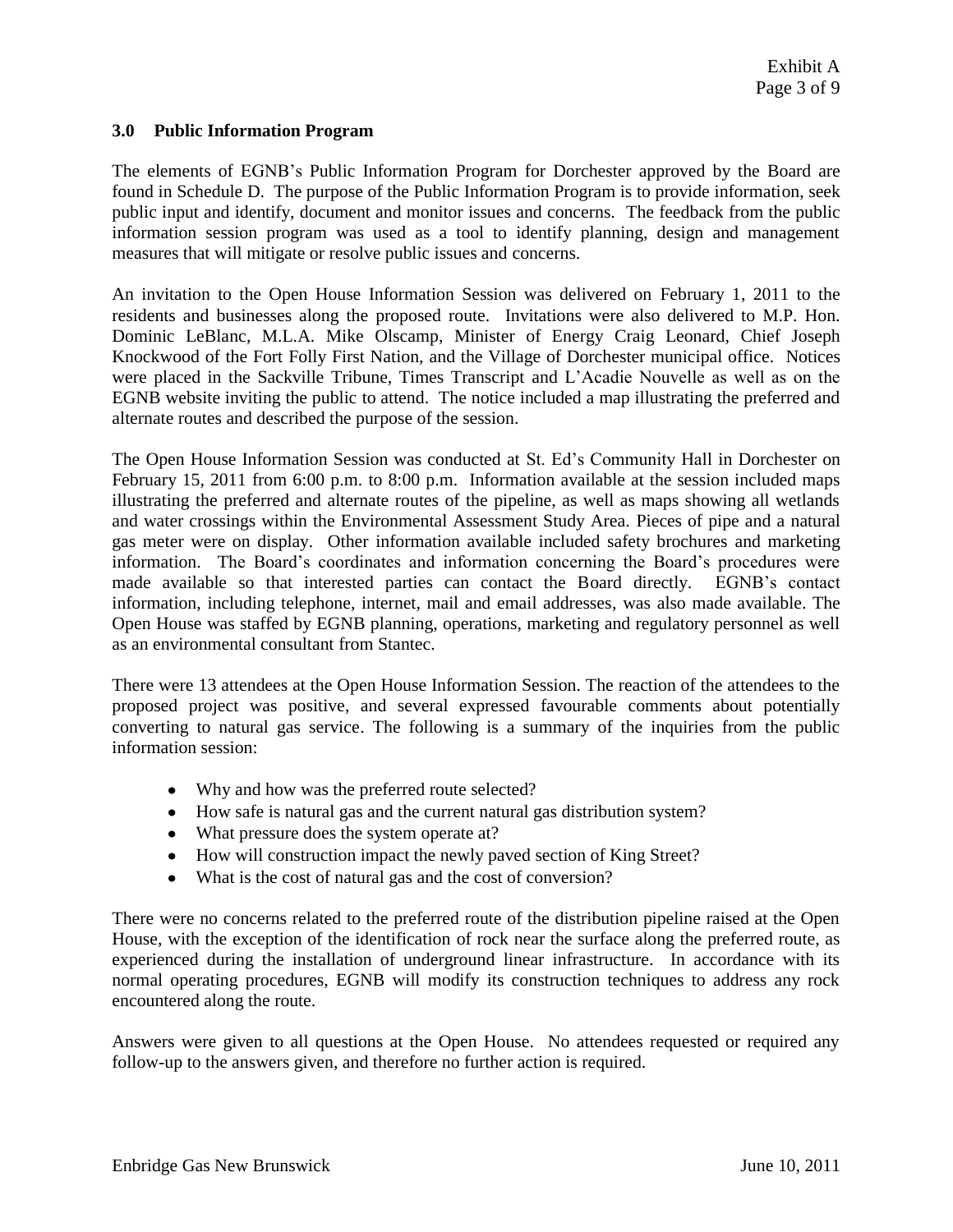Stantec advised EGNB that Fort Folly First Nation is the First Nation community closest to Dorchester. EGNB sent information to Chief Joseph Knockwood of the Fort Folly First Nation. The letter, dated October 6, 2010, was sent to inform Fort Folly First Nation of the project, and to provide details about its location. Contact information for EGNB was provided to Fort Folly First Nation, should they have any questions or concerns regarding the project. Information on the Assessment Area for potential areas of interest was provided by Ms. Mary Knockwood of the Fort Folly First Nation during an environmental assessment for another project within Sackville. She indicated a heightened potential for archaeological finds, especially near stream confluences and southern embankments of streams with navigable potential, and natural wetland areas. A follow up phone call to Chief Knockwood was made by the Stantec archaeology team on October 25, 2010. Chief Knockwood did not express concern related to project activities because the area has been previously disturbed. Fort Folly First Nation will be provided with a copy of the Environmental Assessment.

EGNB representatives met with the Dorchester village council on February 21, 2011.

# **4.0 Facilities**

In 2011, EGNB plans to construct approximately 14 kilometers of NPS 4 high pressure steel pipeline to service the Dorchester penitentiary.

### **5.0 Route Description**

### **5.1 Preferred Route**

The proposed route (which incorporates the preferred route) is shown in Figure 1.0 and extends for 7100 meters along King Street from Salem Street (Route 940) to Woodlawn Avenue, southwest 5600 meters along Woodlawn Avenue from King Street to Main Street, north 900 meters along Main Street from Woodlawn Avenue to Penitentiary Road. The 13.6 kilometers of pipe will be nominal pipe size ("NPS") 4 high pressure steel. Outside of Dorchester, the pipe is expected to be installed in the NBDOT highway RoW, two meters from the edge of RoW limits. Within Dorchester, mains will be located within the street RoW, avoiding existing utilities and infrastructure. Depth of cover will be a minimum of 1.2 meters below ground surface outside the Village and 0.9 meters within the Village of Dorchester.

### **5.2 Alternate Route**

An alternate route was considered for serving the Village of Dorchester, which is shown on Figure 1.0. The alternate route considered begins at the corner of King and Salem streets in Sackville, travels south along Salem Street, then follows Queens Road and Route 106 westward to Dorchester, a total of 14.7 kilometers.

### **5.3 Comparison of Routes**

The preferred and alternate routes are similar in length and follow provincial and municipal roads. The preferred route was chosen based on the following criteria:

- the alternate route passes through more wetlands and watercourses
- lower construction costs and decreased construction timeline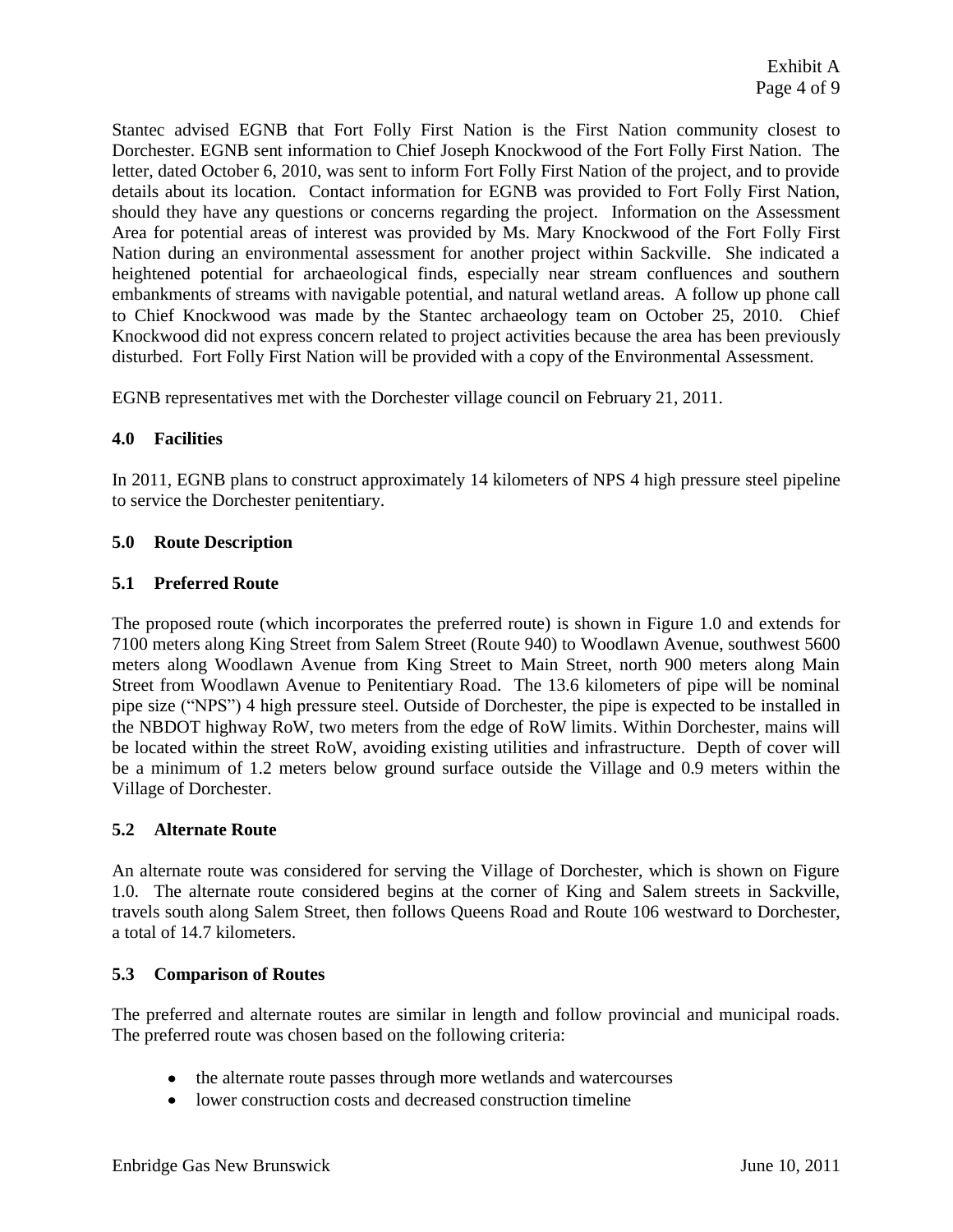the preferred route does not impact the Fort Folly First Nation

# **6.0 Project Construction Activities**

A description of pipeline construction activities are found in Sections 5.1.1 to 5.1.5 of Schedule C - Excerpts from EGNB 2000 Construction Application. The reference to CAN/CSA Z662-96 in Section 5.1.1.7 should be changed to CAN/CSA Z662-07.

# **7.0 Design Specifications**

EGNB confirms that the design of its pipeline and related facilities are in accordance with all applicable regulations, and that the pipeline and facilities provide for the safety of the public and EGNB employees and the protection of the environment.

### **7.1 Pipeline Specifications**

Refer to Schedule C - Excerpts from EGNB 2000 Construction Application, Sections 5.3 and 5.4 for a description of EGNB's pipeline design specifications.

### **7.2 Odourant**

The natural gas odourant will be "Spotleak 1009" manufactured by Arkema Canada Inc. or equivalent. The Material Safety Data Sheet for the product is included in Schedule E.

The odourant is introduced by flow computer at a rate to be adjusted as necessary in order that the presence of odourized gas is readily detectable at all gas concentrations not less than one fifth of the lower explosive limit as required by Clause 4.21.1 of CSA Code Z662-07.

### **8.0 Environmental Issues**

### **8.1 Environmental Assessment**

EGNB engaged Stantec to prepare an Environmental Assessment of the proposed construction within the Study Area. This assessment is included in Schedule A.

The Environmental Assessment concluded:

"The results of this Environmental Assessment indicate that the proposed construction will not "affect sensitive features", as EGNB adheres to its EPP, as well as SSEPPs developed for specific sensitive features (*i.e.*, watercourses and wetlands). The identified mitigation measures are based on industry standards and have been demonstrated by EGNB to be effective for similar projects when applied properly and incorporated into the Project design. Areas identified as having the potential for adverse environmental effects can be effectively mitigated, and the residual environmental effects are considered to be not significant."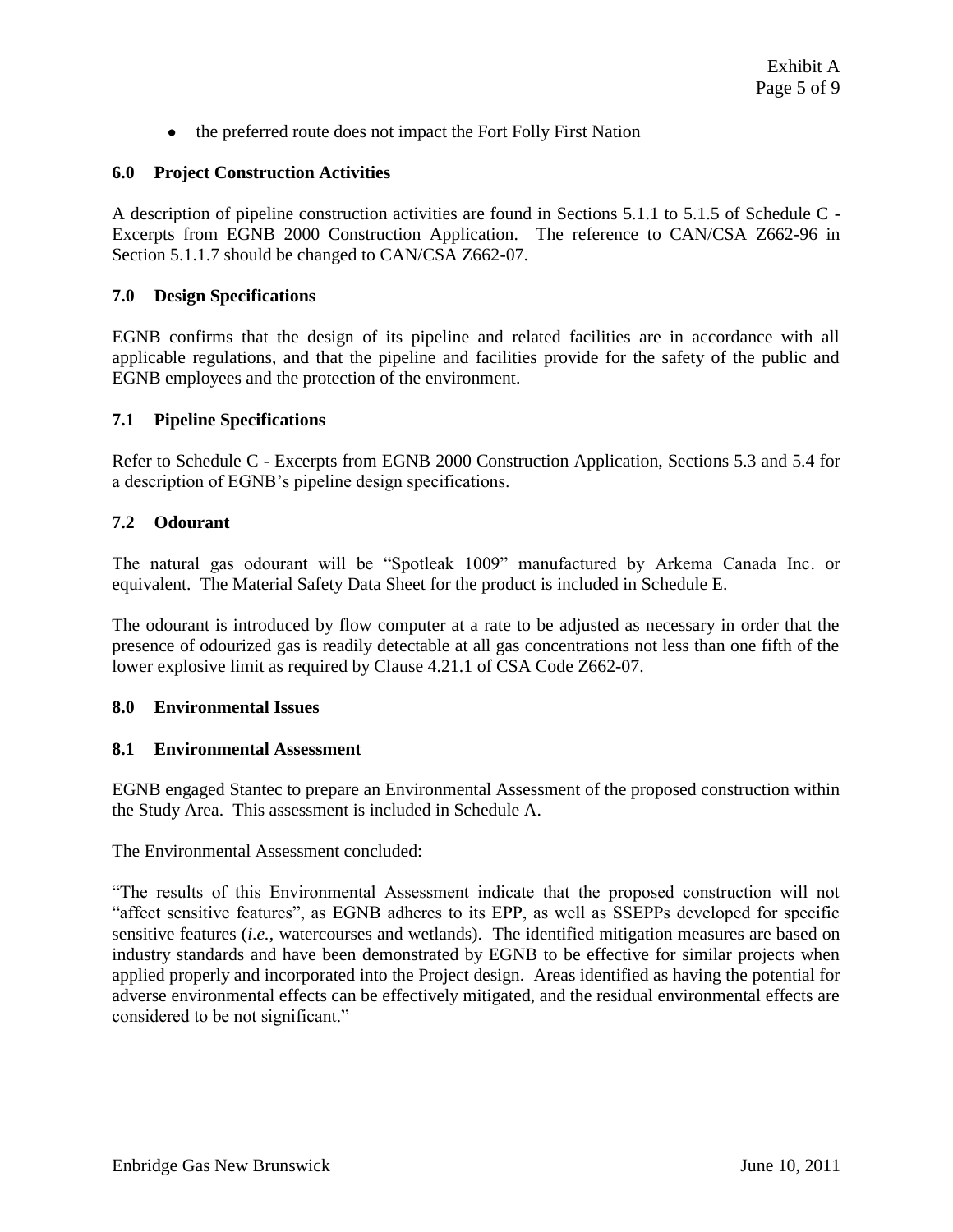### **8.2 Application of Environmental Protection Plan**

As with all of EGNB's construction, its EPP will be followed. The EPP found in Schedule B is essentially identical to the EPP filed with EGNB's application for Permit to Construct in Hanwell.

### **8.3 Site Specific Environmental Protection Plans**

Stantec, in the Environmental Assessment, identified watercourse crossings and wetlands within the Study Area. Upon determination by the New Brunswick Department of Environment ("NBENV") and EGNB that an SSEPP is required in such an area, the SSEPP will form part of EGNB's EPP.

### **8.4 Acid Rock**

With the exception of relatively thin coal bed deposits associated with the Pictou Group, there are no direct indications that the Study Area contains acid generating rock, and no outcrops (i.e., road cuts) were noted during field studies by Stantec. To mitigate against remaining potential for acid generating rock, EGNB will follow its Acid Rock Drainage Mitigation Plan included in the EGNB Construction Manual.

# **9.0 Manuals**

During its 2000 Construction Application, EGNB filed its Emergency Procedures Manual, Safety Awareness Manual, Operations and Maintenance Policy Manual, Quality Acceptance Operations Manual, Joining of Pipelines Operations Manual and Firefighters Awareness Manual. The Quality Acceptance Operations Manual and Joining of Pipeline Operations Manual were filed on a confidential basis.

All manuals are maintained and regularly updated at EGNB's office in Fredericton and are available, upon request, to Board staff for review. EGNB complies with the requirements of the Pipeline Regulation under the Pipeline Act, 2005.

### **10.0 Land Issues**

Easements are not expected to be required for the pipeline construction in 2011 as the proposed pipeline is proposed to be located within existing road allowances. Section 14.0 outlines the permits required for such road allowance utilization.

### **11.0 Dorchester Expansion Analysis and Estimated Costs**

A financial analysis for Dorchester is found in Schedule F which indicates that the net present value of the project is positive and a profitability index (the ratio of the net present values of the revenues to the net present values of the costs) that is greater than 1. Both of these metrics indicate that the project is economically feasible.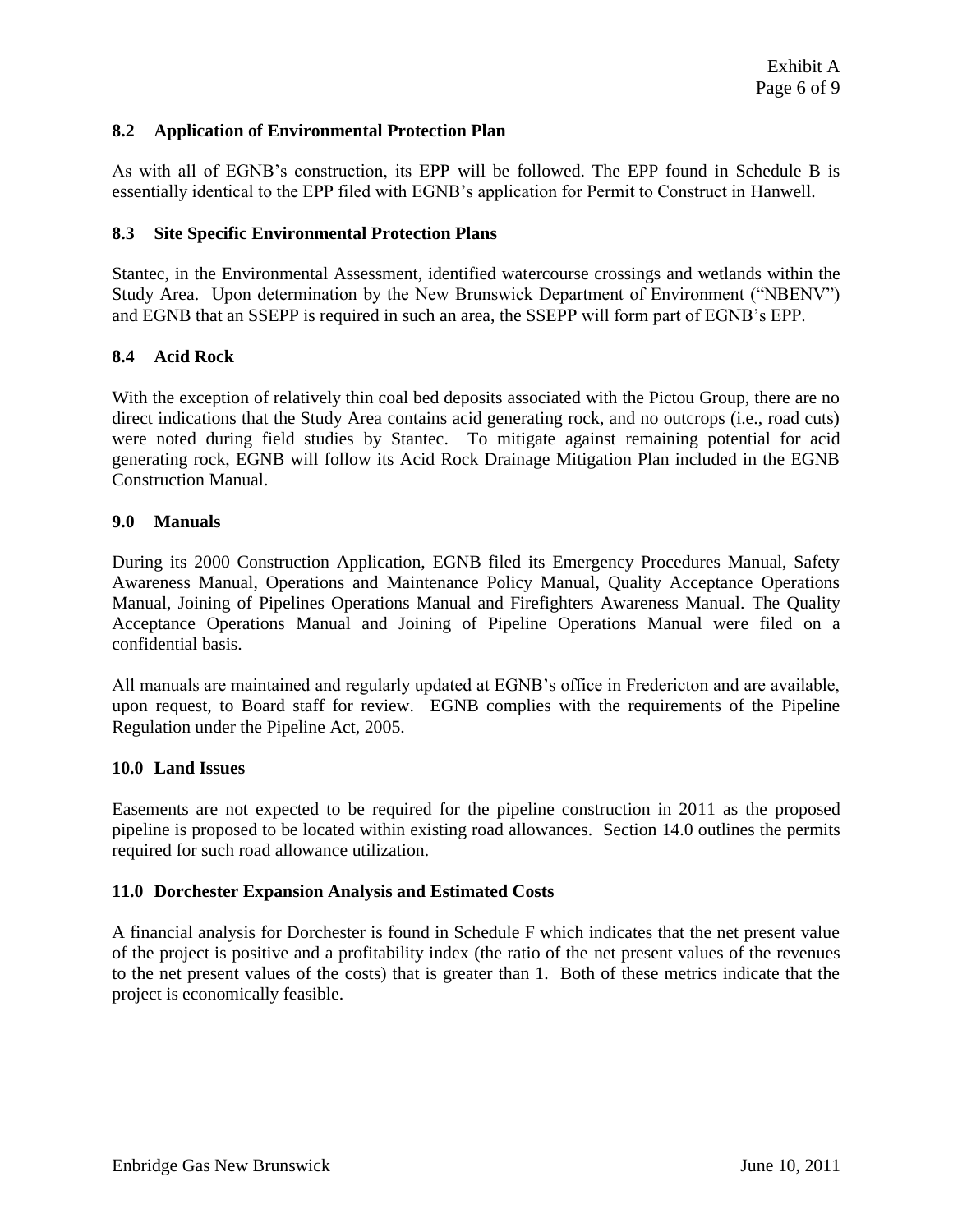The estimated costs for 2011 construction are set out in the table below:

| <b>Item Description</b>      | Unit        | <b>Unit Cost</b> | Cost        |
|------------------------------|-------------|------------------|-------------|
| Construction<br>Pipe         | 14,000m     | \$184/m          | \$2,576,000 |
| and Materials                |             |                  |             |
| Overhead (10%)               | \$257,600   |                  |             |
| <b>Total</b>                 | \$2,833,600 |                  |             |
| <b>Customer Contribution</b> | 350,000     |                  |             |
| <b>Net Project Cost</b>      | \$2,483,600 |                  |             |

# **12.0 Construction Schedule**

Construction of the pipeline is to begin as soon as the Permit to Construct is granted with a target date for completion of December 2011.

### **13.0 Information to be Provided Annually**

As required for other municipalities served by EGNB, EGNB agrees to file with the Board the following information:

### **Prior to a Fiscal Period**

- Customer Additions Forecast
- Proposed Infill Areas
- Capital Expenditure Forecast
- Distribution Mains
- Services and Meters
- Other Facilities Required

### **At the end of a Fiscal Period**

- Customer Additions Actual
- Construction Update
- Capital Expenditure Actual

### **14.0 Permits Required**

In addition to the Board's Permit to Construct, the following permits are required:

### **Village of Dorchester - Municipal Operating Agreement**

EGNB is negotiating a Municipal Operating Agreement with the Village of Dorchester similar to those entered with the other municipalities EGNB serves.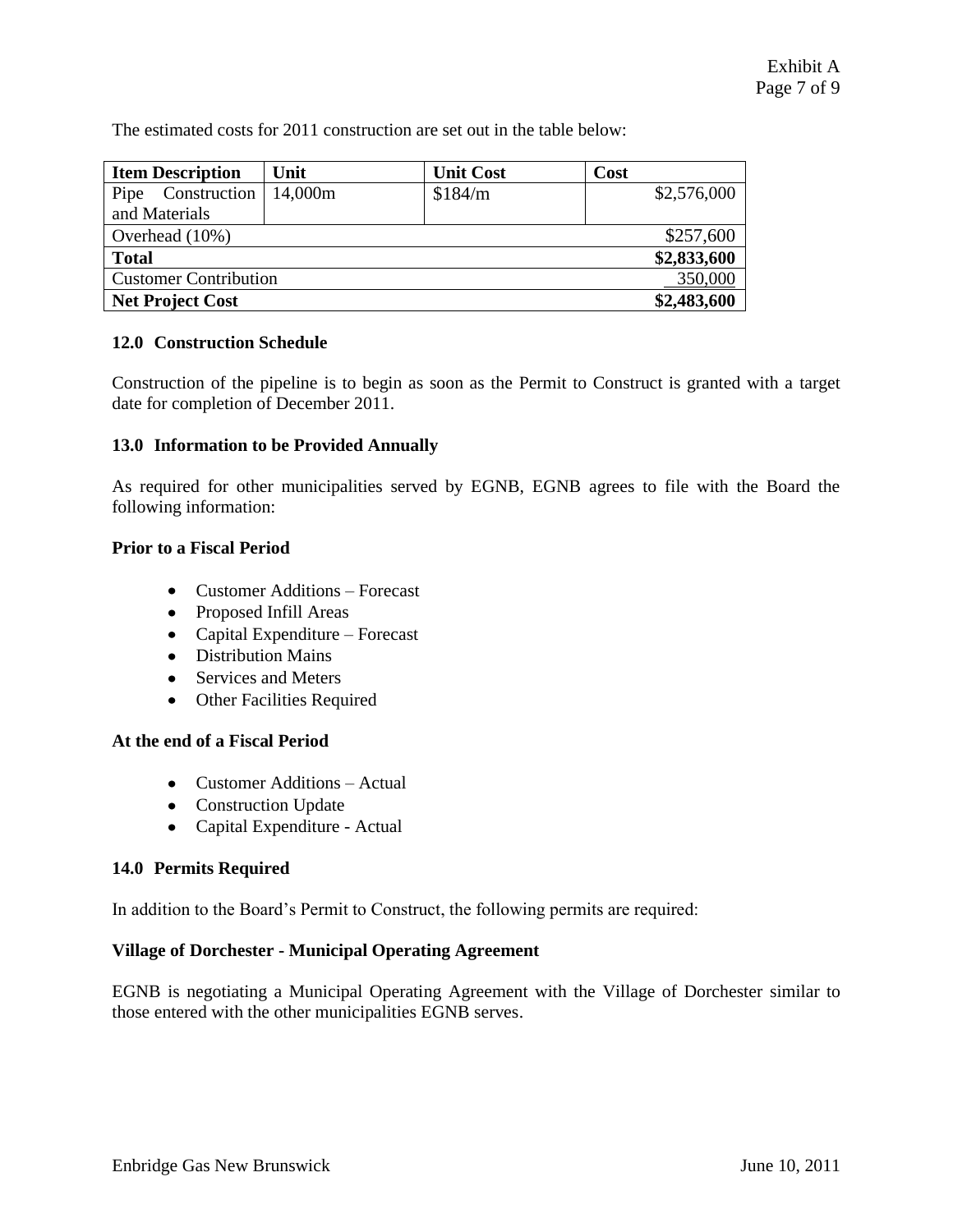### **New Brunswick Department of Transportation - Highway Usage Permit**

For the proposed 2011 pipeline construction, an addendum to the existing HUP for Sackville will be required for Dorchester. The HUP will follow the same format EGNB uses to serve other municipalities. The HUP will cover the entire pipeline route.

### **New Brunswick Department of Environment - Watercourse and Wetland Alteration Permit**

As with all EGNB pipeline construction, Watercourse and Wetland Alteration Permits are required prior to the construction of a watercourse or wetland crossing. SSEPPs developed at watercourses with fish habitat will form part of EGNB's permit application. The SSEPPs will be created and submitted to the NBENV prior to commencement of construction. NBENV shares the application information with the New Brunswick Department of Natural Resources and the federal Department of Fisheries and Oceans.

### **Department of Natural Resources - Work Permit**

EGNB will apply for a work permit under the Forest Fires Act, if required.

### **Department of Fisheries and Oceans/Coast Guard - Navigable Waters Approvals**

A navigable water permit is required if any watercourses crossed by the pipeline construction are deemed navigable by Department of Fisheries and Oceans/Coast Guard. EGNB does not anticipate that there will be any navigable water permit issues on the proposed route.

### **15.0 Pipeline Coordinating Committee**

EGNB's Application and Information In Support of Application were reviewed by the PCC. The PCC consists of representatives of Archaeology Services, Department of Wellness Culture and Sport, Department of Natural Resources, New Brunswick Emergency Measures Organization, Department of Energy, Department of Public Safety (Technical Inspection Services), Department of Environment, Department of Local Government, Department of Agriculture, Aquaculture and Fisheries, Department of Tourism and Parks, Department of Transportation and Infrastructure and the Pipeline Safety Division of the Board. Based on EGNB's commitment to address certain concerns raised during the PCC process, the PCC has agreed by letter dated June 3, 2011 (revised June 6, 2011), to the issuance of a construction permit based on the technical information presented in EGNB's application and with the conditions set out in Schedule G, with one exception.

In previous permits issued by the Board, one of the conditions read as follows:

*Where blasting is required, the well location and water quality of all wells within 200 metres of the pipeline shall be tested before and after blasting operations.*

The PCC indicated that this condition was modified to reflect the requirements for water well testing found in Environmental Impact Assessment determinations used in the Province of New Brunswick. See Condition 11 in the PCC letter dated June 3, 2011 (revised June 6, 2011). EGNB did not agree completely with Condition 11. EGNB has agreed to complete a water well survey for private wells